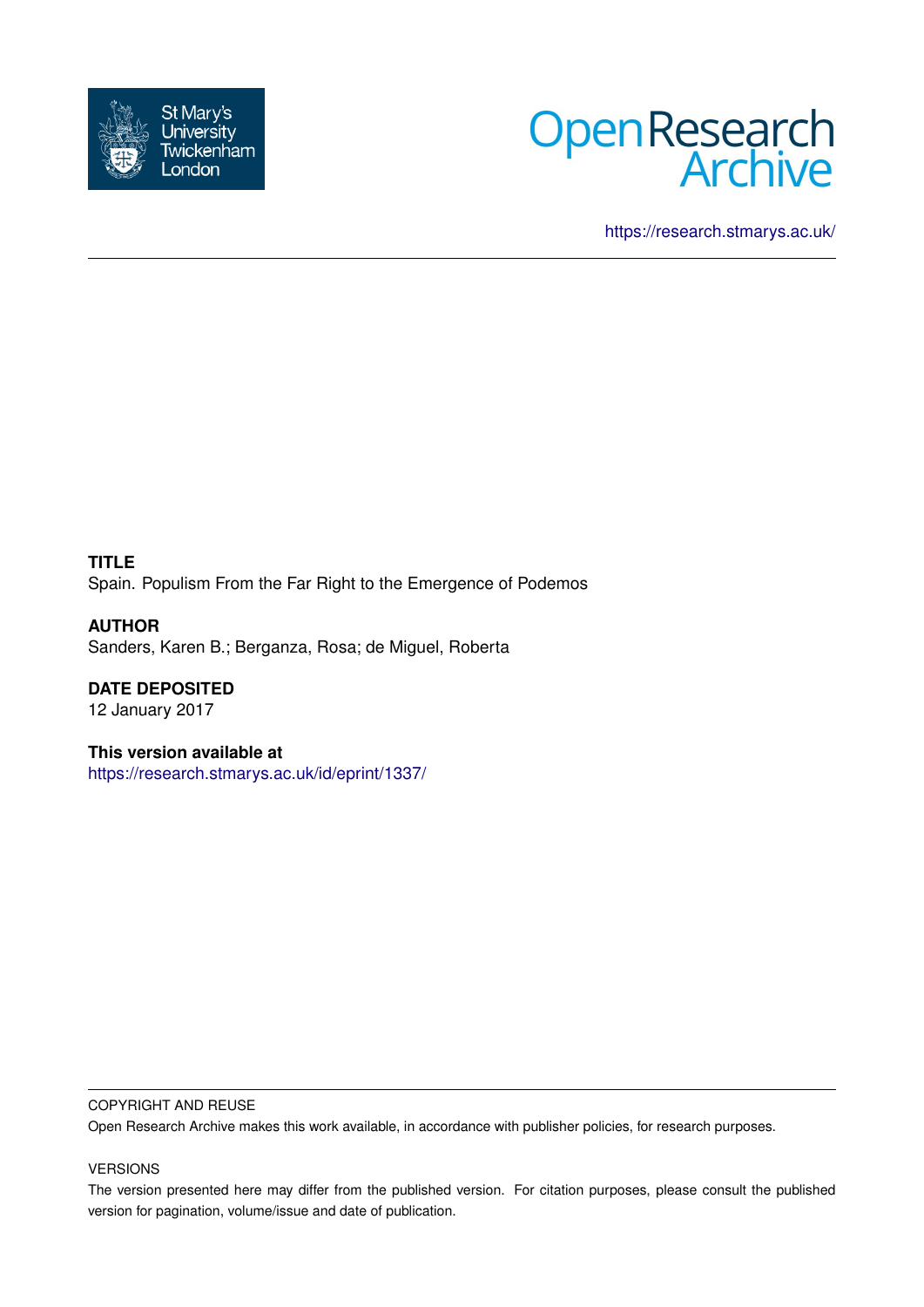# **19 Spain. Populism From the Far Right to the Emergence of Podemos**

*Karen B. Sanders, Rosa Berganza, and Roberto de Miguel*

### **Introduction**

There is a lack of systematic research on populism and populist political communication in Spain, consisting as it does of mainly descriptive and case study work. This state of research contrasts to the greater body of work carried out in the Latin American context. The absence of a developed corpus of theoretical and empirical research leads us to argue that caution should be exercised in assessing and classifying populism and populist communication in the Spanish context at this stage. However, the evidence that we have been able to collect from published research, survey data, media accounts, and interviews with political actors allows us to present what we hope is a useful review of the state of political populism scholarship regarding Spain.

### **Research on Populism in Spain**

In the May 2014 European Parliament elections, Podemos (We Can), a party registered in March 2014, won five seats and 1.2 million votes. Podemos emerged from Spain's 2011 Outraged Movement. Although its activists and leaders claim that it is "neither of the left or of the right" (Carlin, 2015), most Spanish commentators consider it to be Spain's most significant left-wing populist party (see, e.g., Carlin, 2015), despite the as yet limited number of publications analyzing its rise and characteristics.

Until the appearance of Podemos, most research that centered on Spanish political populism relied on single case studies and treated the phenomenon as typical of the far right of Spanish politics in common with developments in other European countries (see Hernández-Carr, 2011, 2013). Platform for Catalonia (PxC) is considered to be the paradigm of a far-right populist party and has received most research attention to date. Few works, however, attempt to conceptualize and define populism as such in the Spanish context. Although the two major national parties have occasionally been described by the media as pursuing populist policies, Podemos is the party most widely considered to be populist by media and political commentators. The term is used exclusively in a pejorative manner in both academic and media writing, whether it is applied to left-wing or right-wing parties or to politicians. Based on limited research (Sanders, 2014) and widespread Spanish media and expert opinion, Podemos appears to conform to the definition offered by Jagers and Walgrave (2007) of an *anti-elitist populist* party: Its leaders make frequent references and appeals to the people, and use anti-establishment rhetoric (see Sanders, Zoragastua, & Molina, 2015). This categorization should nonetheless be treated with caution until further systematic research can be carried out to provide rigorous analysis of the Podemos phenomenon.

Casals (2013) provides a more systematic view of the emergence of political populist actors and their styles, shared in part by a number of other researchers, as we detail below. He distinguishes three distinct waves of populism. The first wave (1989–2000) was the emergence of Italianized populism, characterized by wealthy, high-profile outsiders such as José María Ruiz Mateos (a businessman elected to the European Parliament in 1989) and Jesús Gil (president of Atlético de Madrid's football team and mayor of Marbella). In the view of Casals (2013) and others, these cases represented a kind of "berlusconization"1 of Spanish politics (Arruzza & Mometti, 2010), understood as the adoption of a narrative that emphasized the role of managers over politicians and used anti-establishment arguments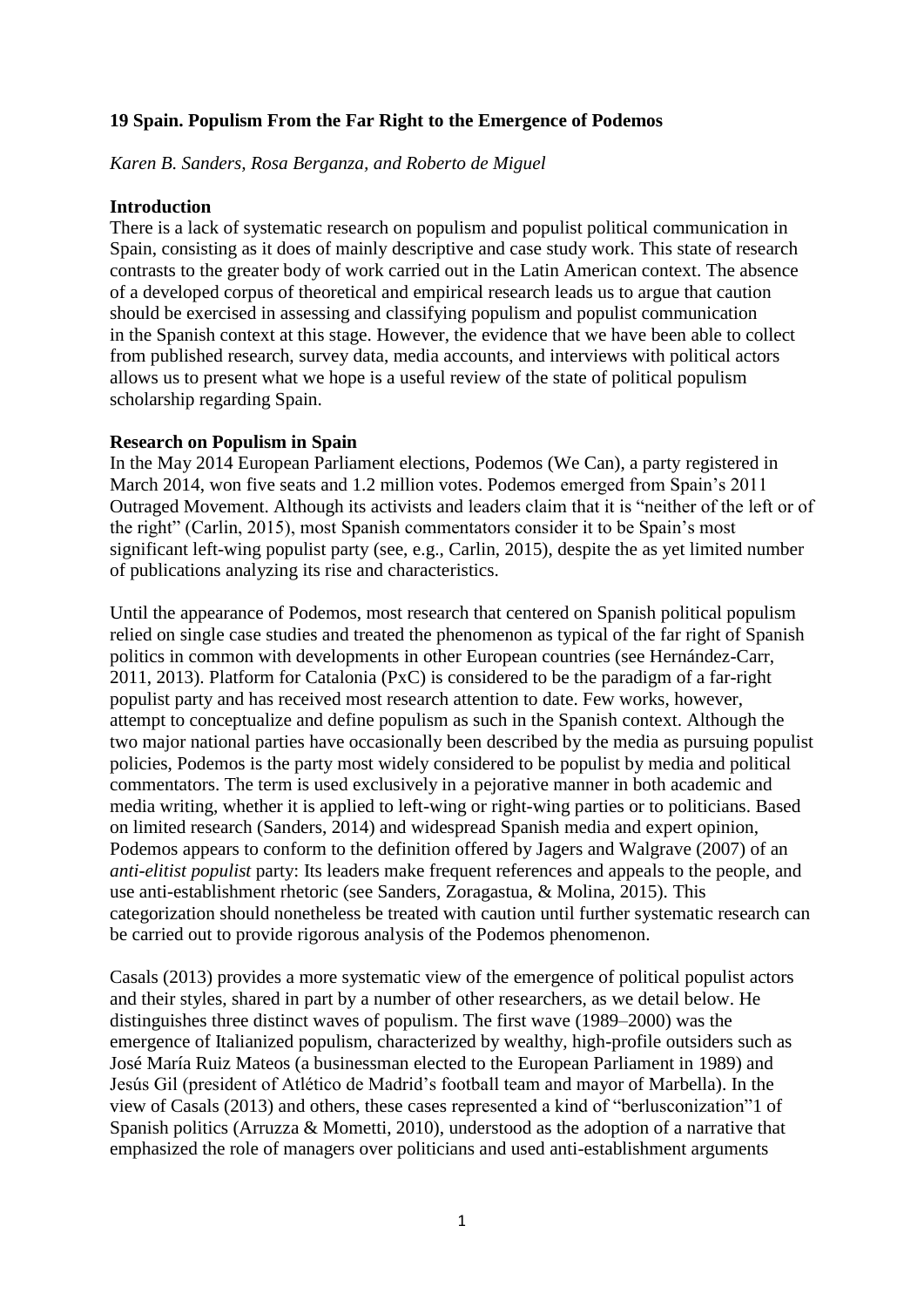and appeals to, and identification with, the people (Romero, 2014). In particular, the example of Jesús Gil constitutes a paradigmatic case of *complete populism* (see Jagers & Walgrave, 2007), with shades of what might be considered *low-brow populism*, in that it included references and appeals to the people, anti-elitism, and exclusion of outgroups. Gil's foulmouthed media appearances were considered to combine an extreme right-wing outlook with nostalgia for the pre-democratic past (Casals, 2013; Romero, 2014).

During this period, Casals (2013) described what he calls a "judicialization of politics," where politicians looked to judges and legal processes to solve political controversies and public policy issues. An example is the case of the Spanish judge Baltasar Garzón, who ran in the 1993 elections on the party list of the Spanish Socialist Workers' Party. The idea of *punitive populism*— understood as currying popular favor through the expansion of the state's monopoly on legitimate violence after a criminal issue becomes salient in public opinion has also produced an abundant literature (Aizpirúa & Fernández, 2011; Peres, 2010).

The second wave (2003–2011) "of territorial Italianization," according to Casals, began in 2003 with the appearance of Platform for Catalonia. The party's slogans ("For better control of immigrants" and "Nationals first") encapsulated an excluding style of populism, according to which references and appeals are made to the people in the context of the exclusion of outgroups. The growth of the xenophobic extreme right in Europe, although relatively insignificant in the Spanish case, was a decisive factor in the limited renewal of right-wing populism in Spain. Extreme right-wing parties abandoned their nostalgic Franco-ist discourse for the language provided by overseas xenophobic groups (see Casals, 2009).

The increased receptivity to the intolerant language of European political parties coupled with the growth of plebiscitary claims from Catalan separatists gave birth to Platform for Catalonia, a political party founded in 2002 that combined attacks on Muslim residents in Spain with pro-centralist policies. Its populism is expressed through a strategy of commonsense populism, according to which parties campaign on local issues that mainstream parties have been unable to solve. National Democracy (DN), founded in 1995, and Spain-2000, founded in 2002, are nationwide, anti-elitist, Spanish national parties. Neither of them has any significant electoral support, and they both share Platform for Catalonia's antiimmigration stance.

Catalonia has seen the emergence of a number of new populist parties (for and against independence), such as the Citizens (C's) party, founded in 2006, Catalan Solidarity for Independence (SI), and Candidature of Popular Unity (CUP) (Casals, 2013; Hernández-Carr, 2011, 2013; Rico, 2014). These parties have developed rhetorical strategies which often make strong appeals to ordinary citizens, enhancing nationalist feelings. Candidature of Popular Unity and Catalan Solidarity for Independence, both of which call for independence, might be considered as falling within the *excluding populism* category, together with Platform for Catalonia. Citizens appears to have adopted *empty populism*, which, according to Jagers and Walgrave, exists when parties base their messages on appeals and references to the people. This second wave of populism is not restricted to Catalonia. There have been a number of new political parties founded in other parts of Spain, from the personalized politics of Asturian Forum of Citizens (Uría, 2012) to the Galician nationalist, anti-elitist Galician Left Alternative (AGE) (Casais, 2013), the independence party Bildu in the Basque Country, and the Compromise party in Valencia.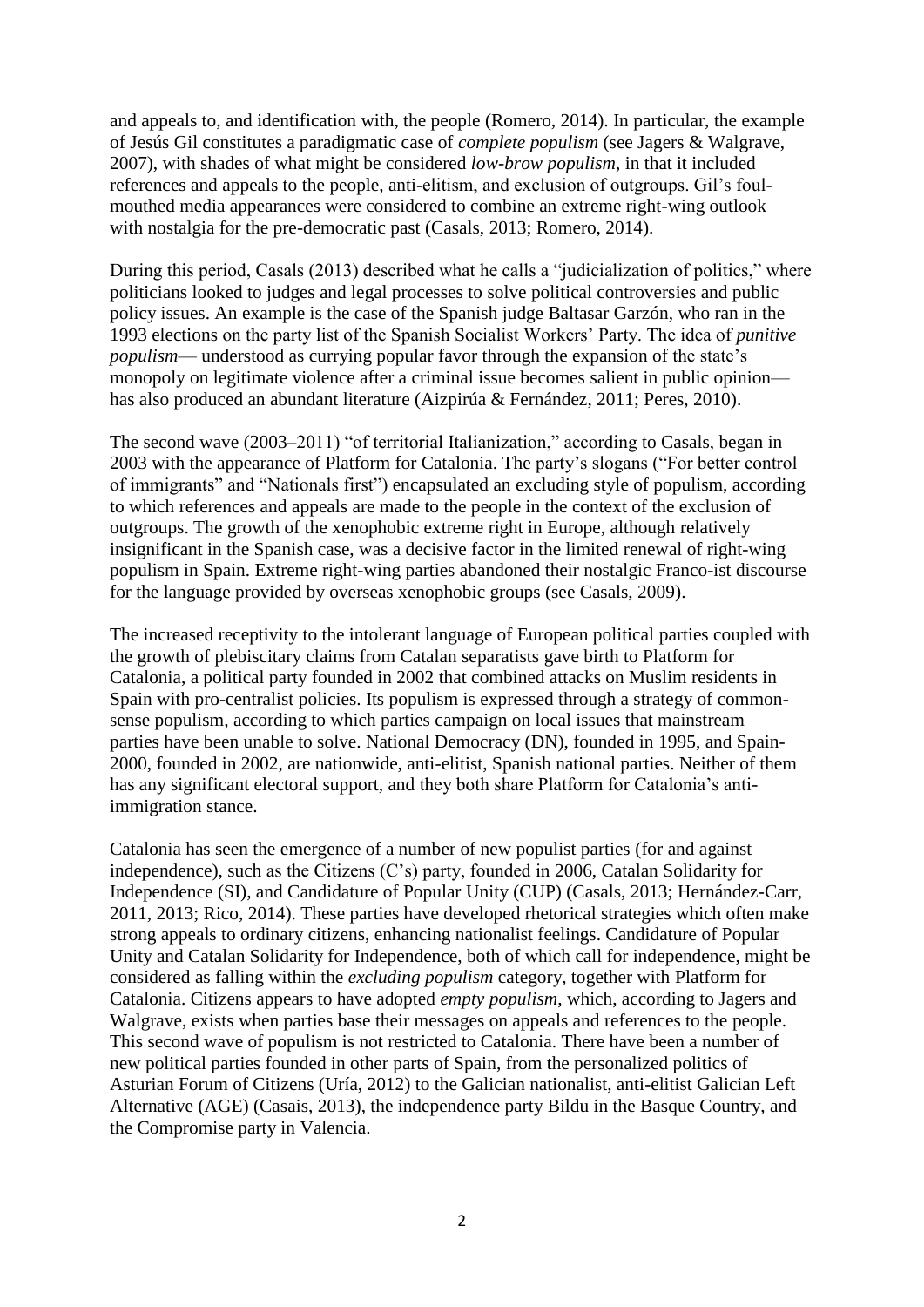The third wave (2011–present) has been marked by economic recession, soaring unemployment rates, severe cuts to the welfare state, and a constant stream of corruption scandals affecting the whole political system from the monarchy, mainstream parties, and members of parliament to regional deputies and local mayors. Systemic instability has also been exacerbated by Catalan demands for independence, bringing into question the viability of Spain's 1978 constitutional settlement establishing a decentralized, unitary state composed of 17 autonomous communities. This is the context for the appearance of new populist actors whose anti-elitist or anti-politics voices associate the ruling "political class" with defending the interests of the financial system at the expense of the people (Stobart, 2014).

Spain's deepening recession between 2008 and 2013 provided the context for growing popular demands for reforms to create a more participatory, horizontal democracy instead of the prevailing model of representative democracy. Movements such as the 15-M Movement and the 25-S initiative ("Occupy the congress") gave birth to the slogan "The people against the parliament." According to Durgan and Sans (2011), both mass movements could be understood as being born out of the public's perception that mainstream politics was broken or hollowed out, no longer representing the citizens' interests. Although the recession and the dismantling of the welfare state undoubtedly contributed to the feeling of disenchantment with official politics, the authors maintain that rather than being anti-austerity movements, as was the case in Greece and Portugal, Spain's 15-M and 25-S movements were seeking a new politics to replace the old, broken model.

It is in this context that we can place the rise of Podemos, the new radical "citizens' movement" party. Founded in January 2014 and having a crowdfunded budget of just  $€150,000$ , Podemos obtained, as we saw earlier, 1.2 million votes and five seats in the May 2014 European Parliament elections. Eight months later, even more surprisingly, Podemos was leading the polls ahead of the two major parties, the People's Party (PP) and the Spanish Socialist Workers' Party (PSOE), which had monopolized Spanish politics for over 30 years (Barriere, Durgan, & Robson, 2015).

Until the emergence of Podemos in 2014, populist parties were largely focused on garnering regional or peripheral nationalist support (the case of the Catalan and Galician parties), and to date, they have received relatively low-level electoral support. Platform for Catalonia, for example, received just over two percent of the Catalan vote in the 2010 regional elections and, in the 2011 national elections, it received a total of 59,363 votes, falling below the number required to obtain parliamentary representation. The party had more success in the 2011 local elections in Catalan towns with large immigrant populations, where voters elected 67 town councilors compared to 17 in the previous 2007 local elections.

Citizens (the nationwide successor party to the Catalan Citizens party), on the other hand, achieved a significant breakthrough in electoral support in the 2014 European Parliament elections, gaining around three percent of the vote and two seats in the Parliament, with the two ministers becoming members of the Alliance of Liberals and Democrats for Europe group. This breakthrough was consolidated in the 2015 regional and municipal elections, in which the party gained over six percent of the national vote and was labeled by some media commentators as "the Podemos of the right" (Kassam, 2015).

We have already noted the astonishing results chalked up by Podemos in the 2014 European Parliament elections. The governing conservative Popular Party lost 2.6 million votes and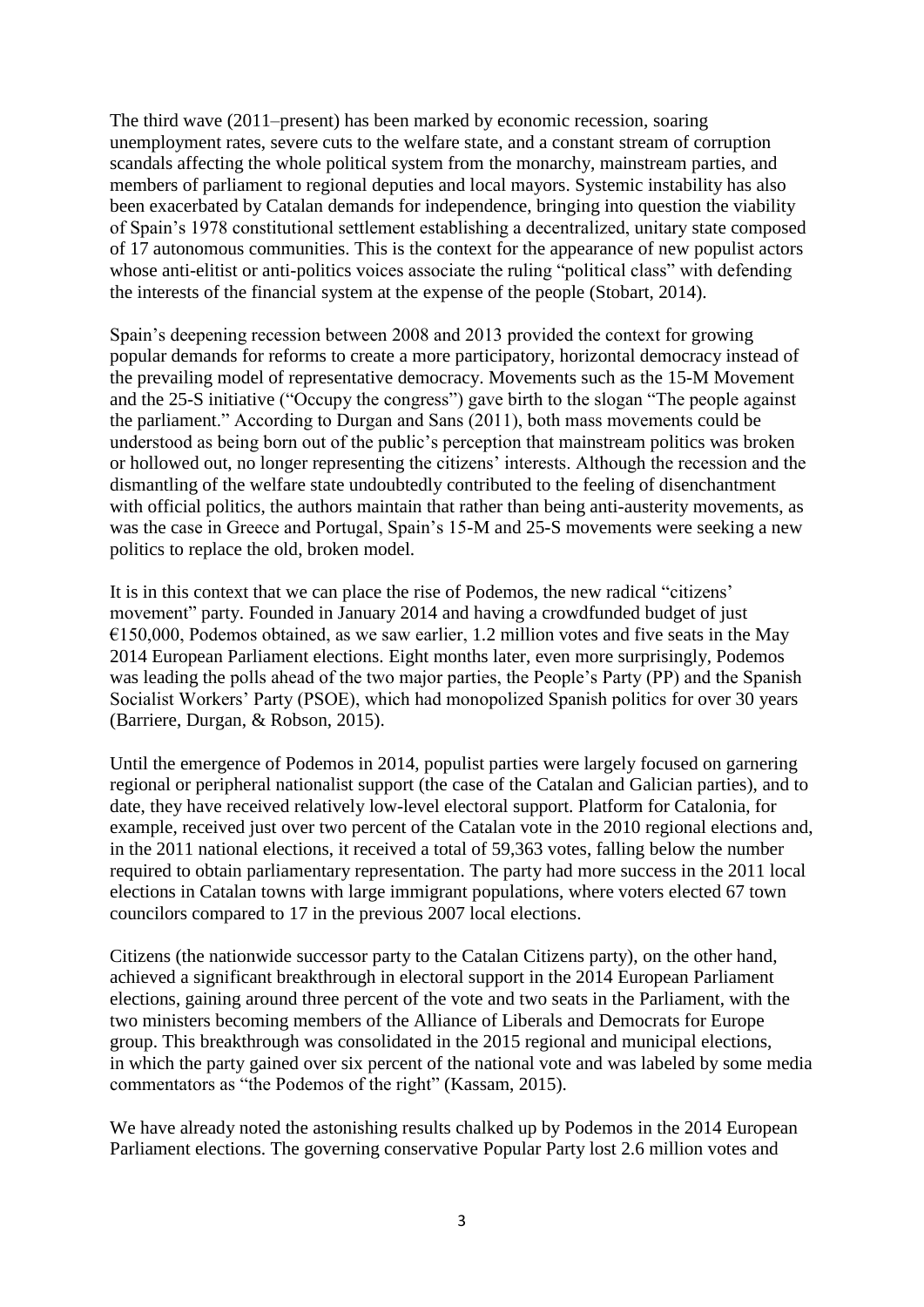eight members of the European Parliament (MEPs); the socialist main opposition party lost 2.5 million votes and nine MEPs. By October 2014, 14% of Spaniards said that they would vote for Podemos in the next general elections, and by January 2015, this figure had risen to almost 24%, pushing Podemos into second place after the People's Party, for whom just over 27% of Spaniards declared their intention to vote, and leaving the Spanish Socialist Workers' Party in third position, with around 22% of the intended vote (Centro de Investigaciones Sociológicas, 2015). However, when asked "Supposing general elections were held tomorrow, what party would you vote for?" Podemos emerged as the victor, with 19% of Spaniards declaring that they would vote for the party, followed by the Popular Party (almost 13%) and the Spanish Socialist Workers' Party (just over 12%) (Centro de Investigaciones Sociológicas, 2015). Many commentators declared that these survey figures marked the end of two-party politics in Spain (Cué, 2015).

To conclude this survey of political populism scholarship and knowledge in Spain, it should be noted that more systematic and comparative research of political populism has been carried out in the Latin American context (see Mansilla, 2011). Sociologists, historians, and political scientists have provided the bulk of research, seeking to pin down what they consider to be a slippery concept (Weyland, 2001) or to explore the political economy or ideological rationales that give rise to populism (Miralles, 2011). Most work has been directed toward providing political and socio-economic explanations for the development of political populism and to the analysis of populist political actors, as we shall now see (see Rivas & Araque, 2004).

# **Populist Actors as Communicators**

At the time of writing, there is little systematic research about populist actors' styles, strategies, and language. Most media and academic analysis is descriptive and impressionistic, pointing to the declarations and actions of the leaders of Podemos as evidence for a well-crafted and professional communication strategy that makes clever use of a combination of mainstream and social media (Carlin, 2015; Sanders, 2014).

Podemos's leader, Iglesias, and his colleagues center their communication efforts on four main themes (Sanders, 2014). First, the corruption of mainstream Spanish politics: They repeatedly denounce the "revolving doors" between governments and the advisory and executive boards of corporations (Errejón, 2011; Iglesias, 2014) and emphasize the all-tooreal corruption scandals of the two major political parties that have dominated headlines in the recession years. Second, by constant use of the term *casta* (caste, ruling class), they position themselves as being "the people," in contrast to the self-interested political and business elites who govern for themselves rather than for the country. Third, they argue for new participatory politics that will replace "the myth of representation," coinciding with the 15-M Movement's motto, *No nos representan* ("They do not represent us"). Finally, the leaders of Podemos argue that their politics leaves behind the false dichotomies of left and right for "commonsense" politics. Ínigo Errejón (2014), political science researcher and the chief campaign strategist of Podemos, summed up the political communication strategies of his party in the following terms:

The Podemos campaign assumed that in politics the signifiers themselves live within struggles to give them one direction or another, and that the choice of one depends on the positions of their authors. This constructivist view of political discourse has allowed a transverse appeal to a disgruntled social majority which is beyond the leftright divide. It is these kinds of divisions that the regime established, ensuring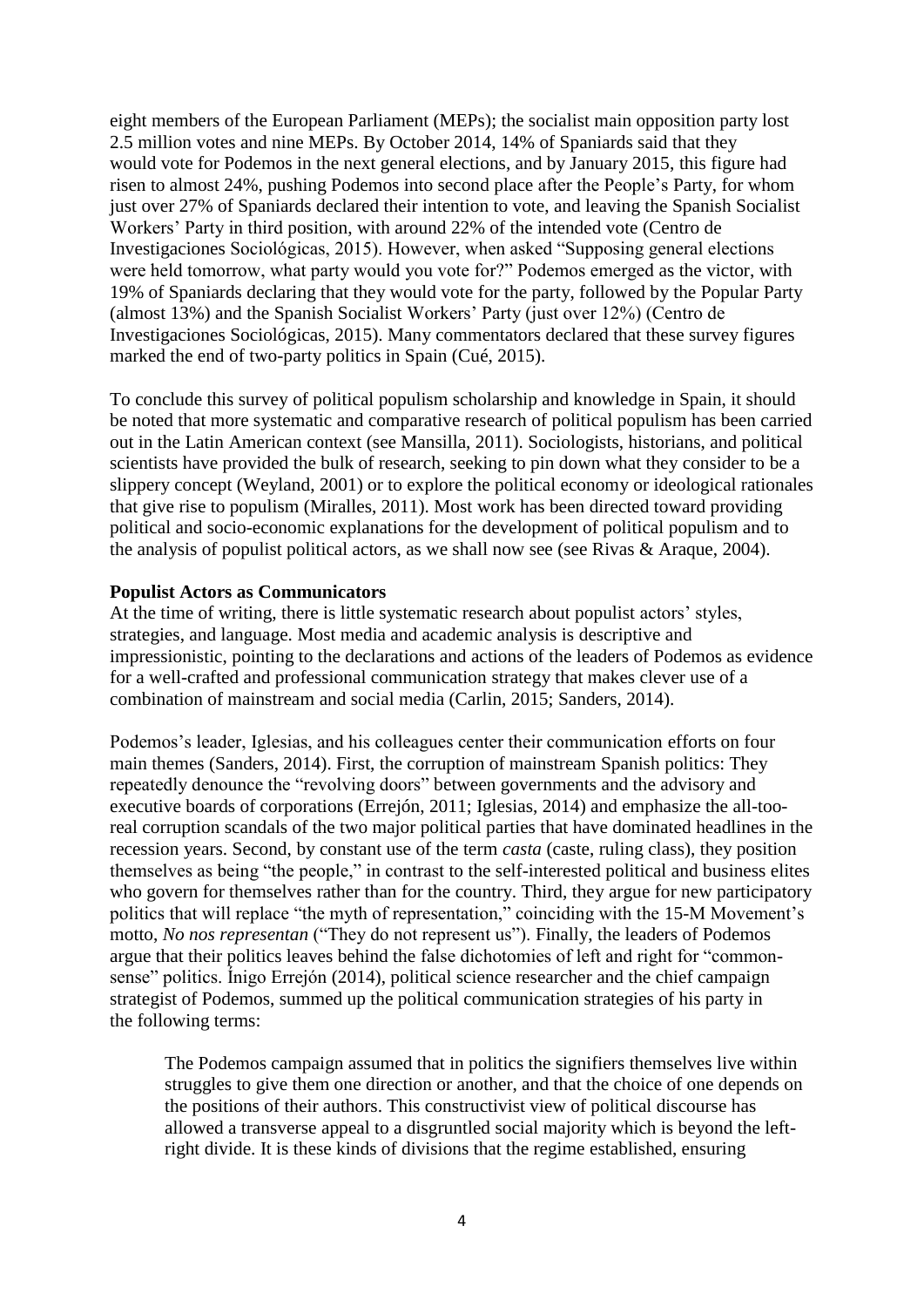its stability. But by offering the dichotomies "democracy/oligarchy", "citizenship/caste" or even "new/old", Podemos established new borders to isolate elites and propose a new identification in order to better position ourselves in relation to them. (Errejón, 2014, n.p.)

A qualitative study of Podemos's 2014 European electoral communication (see Sanders et al., 2015) found that the party's communication content and aesthetics (presentational style) was anchored in appeals to, and identification with, the people through words and images together with an anti-elite narrative. In their campaign video, for example, images of Iglesias as an ordinary citizen putting clothes into the washing machine, filling out his tax return, and catching a bus were contrasted with images and words of the two mainstream rival candidates in their official cars, remote from the cares of normal life (see Podemos campaign video 2014). Iglesias's casual dress style and appearance, usually tie-less and pony-tailed, contrasted with the more staid, conventional look of his opponents. The party's election events took place in ordinary places such as state schools and street pavements, unlike the more upmarket locations for the conservatives' and socialists' campaigns.

A number of authors (Aira, 2010; Laguna, 2013) have examined the effects of political marketing and the professionalization of political communication on democratic politics in Spain. These descriptive studies adopt a normative critique of political communication strategies, pointing to what some consider to be their "corrupting" impact on the public sphere since market demands, "fostered by the media and measured by opinion polls, become the basis of proposals and speeches" (Laguna, 2013, p. 3). This marketization of politics is considered to contain a populist and even demagogic dynamic that is deleterious for democratic principles and values. No comparative research, however, examines systematic differences and similarities in the rhetorical styles and language of populist and mainstream parties and politicians. Some authors have touched on what might be considered tangentially related themes. Pena and Ortiz (2011), for example, explore the use of political slogans in Spanish election campaigns, describing those which suggest that power and virtue reside with "the people" as populist. Aira (2010) points to the growing dominance of specific communication formats, driven by professional spin doctors, who seek to ensure that politicians communicate with their audiences in ways that suit the televisual language of spectacle.

In general, the main focus for Spanish-language scholars or Hispanists publishing in English has been on Latin American populist actors such as Hugo Chávez (President of Venezuela from 1999 until his death in 2013), the Revolutionary Institutional Party (PRI) in Mexico, and Albert Fujimori (President of Peru from 1990 to 2000). This work highlights (a) a growing tendency toward personalization of politics, (b) the use of emotional appeals coupled with anti-establishment messages, (c) the exaltation of party leaders in the context of citizens' depoliticization and rejection of traditional politics, (d) the articulation of Manichean discourses with a particular emphasis on the dichotomies "us/me versus them" or "the people versus the political elite." These features are also clearly present in the Spanish context.

# **The Media and Populism**

There appear to be no studies specifically dealing with the media and populism or populist political communication. Cebrián and Berrocal (2013) have examined the growth of infotainment media and media formats that privilege the visual and the frivolous and, in their view, "decontextualize" politics, displacing "traditional political argumentation with banal or superficial aspects" (p. 273). Their analysis, however, made no specific mention of populist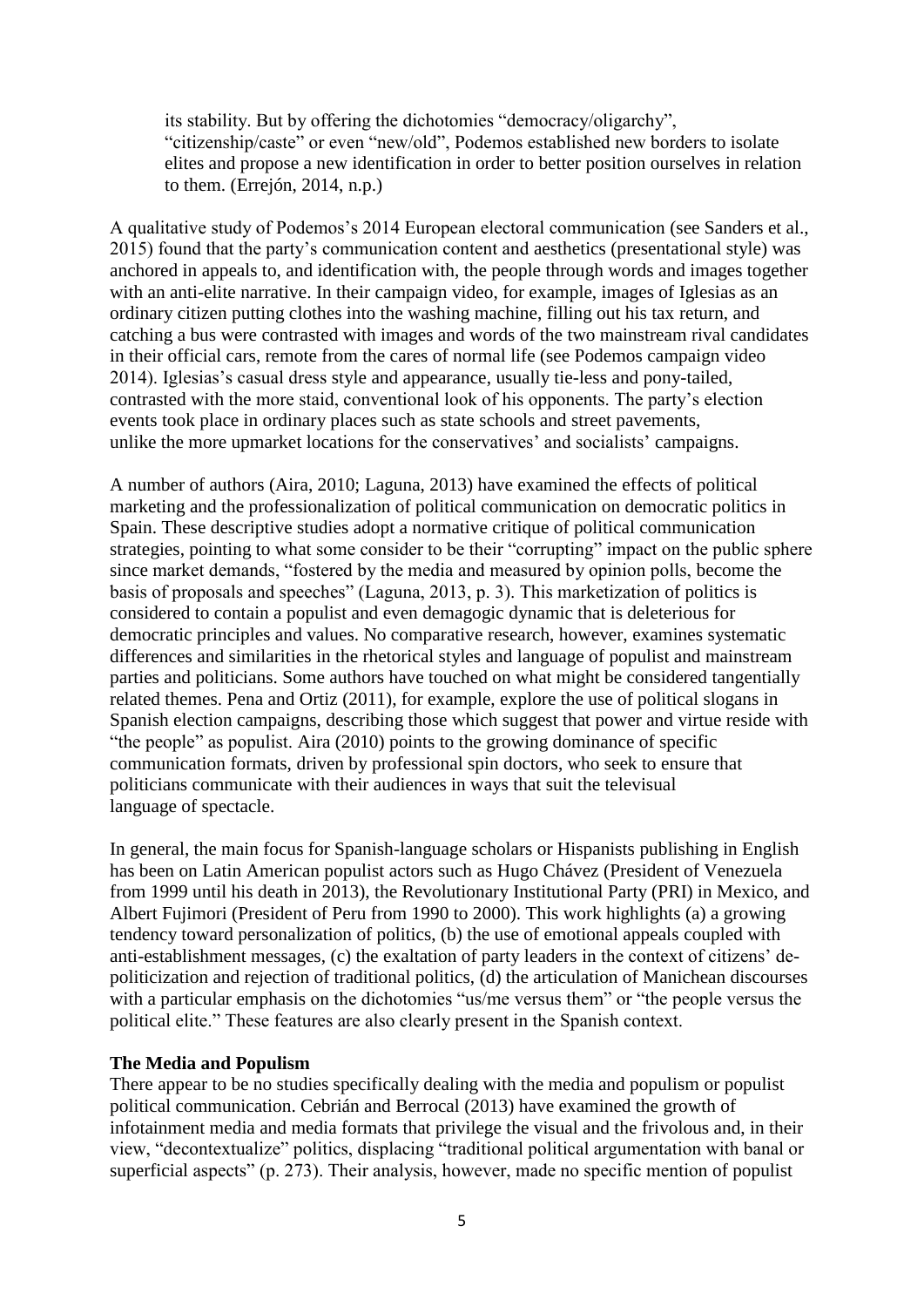political communication. Aznar's (2005, p. 2) discussion of *telebasura* (literally, "rubbish TV," although "tabloid TV" best expresses the term's meaning) lamented the state of Spanish television, which he considered to be more interested in political personalities than political ideas. He suggested that television programming should not be simply populist but should respond to the professional ethics of responsible communication in a democracy.

Since the 1990s, the Spanish press has experienced a process of adaptation to the dramatic changes in the media marketplace brought about by the financial crisis. Among those innovations, perhaps the most noteworthy has been the drive toward the popularization of content to ensure the widest possible audience (Beam, 2003). Political news, both in the mainstream newspapers and in the tabloid free dailies, is increasingly founded on emotional appeals to ensure the widest possible audience, with the result that the imperatives of show business at times outweigh considerations of quality and accuracy (Berganza Conde & de Miguel Pascual, 2010; Labio, 2008). However, Spain does not have an equivalent to the British or German tabloid populist press and its mass audience. Newspaper readership is historically low compared to the rest of Europe.

The 15-M Movement as well as the emergence of Podemos have produced what Palao (2015) has described as a hybrid form of political communication that combines the use of mainstream broadcasting formats and of social media. Podemos's leader, Iglesias, gained visibility first as a television commentator on community cable channels in programs such as *La Tuerka* and *Fort Apache,* and then as a popular talk-show debater. As Errejón explained, "the use of the media leadership of Pablo Iglesias was a condition sine qua non of the crystallization of political hope" (2014, p. 1). Mimicking the 5 Star Movement in Italy, Podemos's strategy was also founded on the promotion of social media to open up the party model and show its opposition to the representative party system (Rodríguez-Aguilera de Prat, 2015). During the 2014 European election campaign, Podemos effectively engaged the public through the use of social media such as Twitter and Facebook. Its use of social media made clear the generational gulf between the younger leaders of Podemos and those of the mainstream parties, who were men and women at least one generation older. Iglesias opened a Twitter account in 2010 and habitually used it to communicate with his followers. By the time of the European elections he had around 500,000 followers (Bollero, 2014). The People's Party candidate, Miguel Arias Canete, only created his Twitter account shortly before the European elections, and he exclusively used it to send messages to his almost 20,000 followers, having no interaction with them whatsoever (see Rodríguez, 2014).

On Facebook and YouTube, Podemos also outdid its mainstream rivals in terms of presence and content. By August 2014, the party had around 700,000 Facebook likes, compared to fewer than 200,000 for the People's Party and Socialist Workers' Party. Podemos also had tripled the number of subscribers to its YouTube videos, registering over 30,000, compared to fewer than 10,000 subscribers to the Spanish Socialist Workers' Party's videos and fewer than 5,000 to those of the People's Party (see Bollero, 2014). Podemos's digital natives used social media as a means to generate a conversation with sections of the Spanish population who had not previously voted.

# **Citizens and Populism**

We have not identified any studies that explore the effects of populist political communication on citizens in Spain. Several studies of Latin American populism refer to the specific proclivity of what they call the "popular" classes to be manipulated by populist actors but without providing robust empirical evidence for these claims.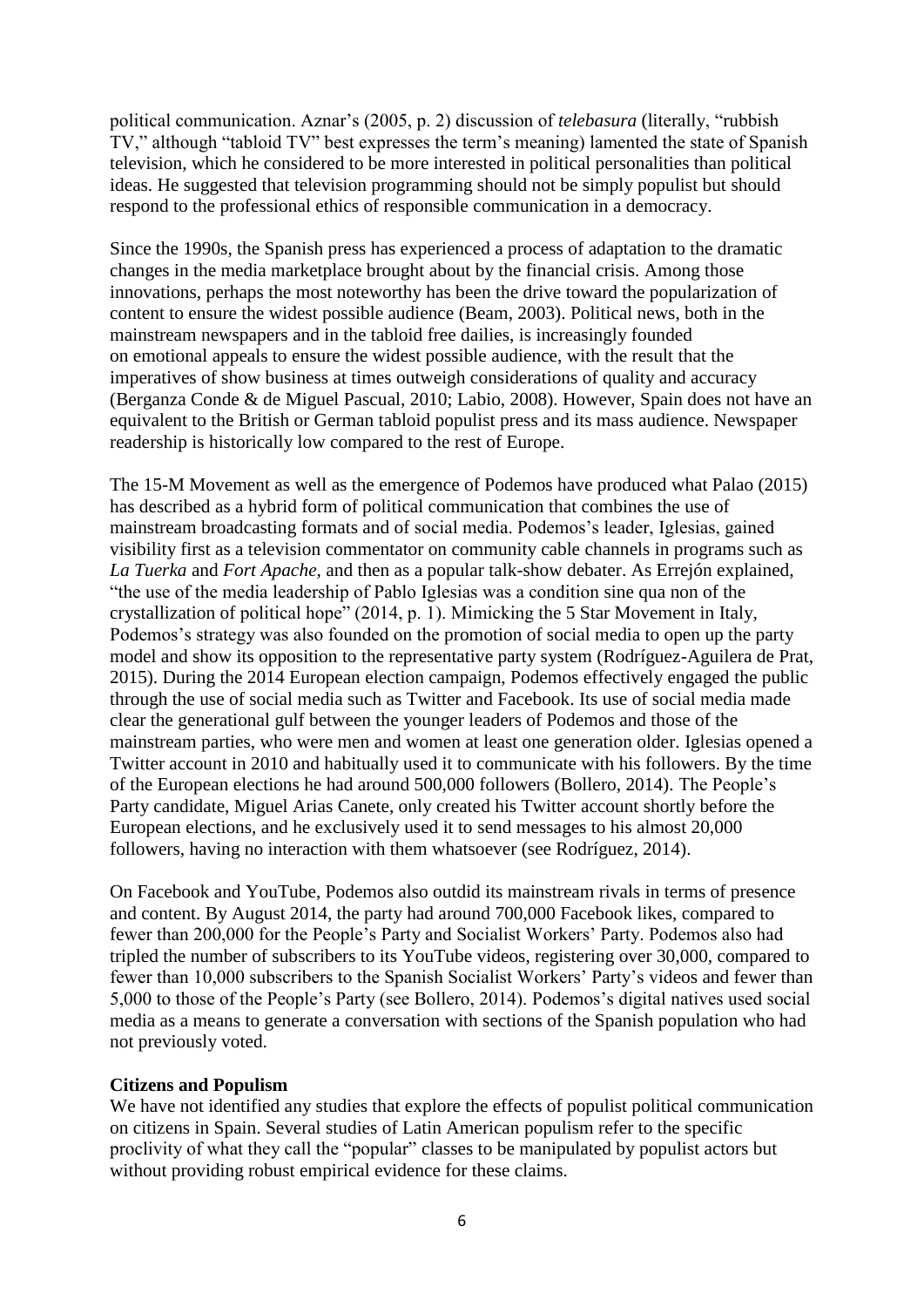Evidence can be found regarding who votes for populist parties in the regular opinion surveys carried out by Spain's national survey agency, the Centro de Investigación Social, and in one small-sample case study of prospective voters for the Platform for Catalonia in the 2010 regional elections (Hernández-Carr, 2013). A post-electoral study of the 2014 European Parliament elections (Institut Balear de Estudios Sociales, 2014) showed that Podemos picked up a large number of votes from the two main left-wing parties, with the Spanish Socialist Workers' Party losing most voters, followed by the United Left. It also won some votes from the ruling conservative People's Party. Many votes were gained from those who had abstained in the previous elections or those who were voting for the first time. The young demographic (18–21) of the latter group was reflected in the fact that 29% of Podemos's voters were aged between 18 and 35. No significant gender differences were found, and voters were characterized by a wide spread of ideological affiliations, with two percent declaring themselves to be right wing, nine percent belonging to the center, and 12% saying that they considered themselves to be left wing.

Based on an Internet-based survey and a small number of interviews, the Hernández-Carr study (2013) showed that traditional party identifications have weakened considerably, especially among young people. He suggests that this weakening could mean that voters, and particularly younger voters, are more likely to vote for populist parties. To date, however, radical right parties have achieved no widespread electoral support in Spain. As Alonso and Rovira Kaltwasser (2014, p. 24) point out, "there are only two countries in which PRR [populist radical-right] parties have *never* obtained more than one per cent of the vote in any national election: Portugal and Spain." This situation is in contrast to many European countries, where populist radical-right parties have tended to be the mouthpiece for the politics of disillusion and protest (see Mudde, 2007).

Alonso and Rovira Kaltwasser (2014) argue, however, that the lack of support for populist radical-right parties in Spain cannot necessarily be attributed to an absence of demand-side factors supporting their emergence but is more readily explained by supply-side factors inhibiting their growth. They point to three key factors: Spain's electoral system, which tends to disfavor electoral representation of small nationwide parties; the electoral strategy of the mainstream right that occupies some of the ideological ground of the far right; and, finally, the character of the ideological cleavages marking Spanish politics. The authors consider this last factor to be particularly significant in reducing the possibility of the emergence of populist radical-right parties. Since 1979, Spanish electoral competition has been dominated by the socioeconomic, left-right ideological cleavage and the centerperiphery debate about state nationalism and ethno-nationalism, leaving populist radical- right parties with little ideological space to occupy. Thus, the authors suggest that Spanish supply-side factors make it improbable that a populist radical-right party could achieve widespread electoral support. At the same time, they note that left-wing populist politics—which uses a narrative of the people versus the elite—can more effectively negotiate the peculiarities of the Spanish electoral landscape and win more support from voters.

#### **Summary and Recent Developments**

The emergence of Podemos as well as other political groups together with the popular disillusionment with, and distrust of, mainstream politicians and political parties have placed the phenomenon of political populism firmly on the Spanish political and public agenda. A number of articles and commentators decrying the growth of populism—and especially the ideological program and international and particularly Venezuelan connections of Podemos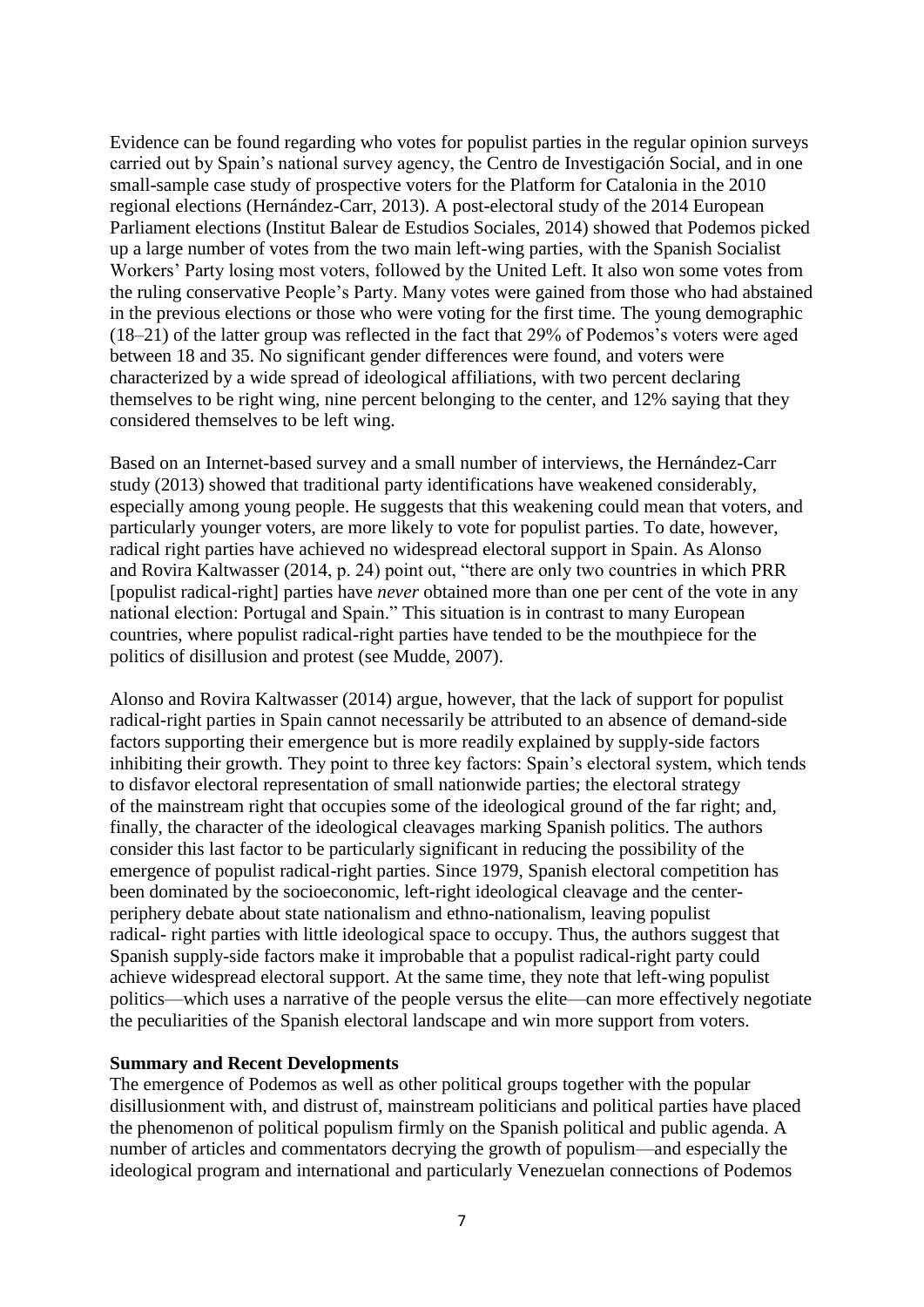and its leaders—have appeared in the Spanish media. At the time of writing, however, there has been no rigorous, systematic study in the Spanish context that defines populism or provides a thorough empirical analysis of the strategies and tactics of populist actors. Nor is there research examining either the role of the media in populist political communication or the latter's effects on citizens. Much of the research related to political populism in Spain is descriptive and atheoretical in character. Researchers on political populism in Spain have their work cut out for them to keep pace with the country's fast-moving political reality.

### **Note**

1. This word is a reference to the Italian politician, Silvio Berlusconi, and his style of politics.

#### **References**

Aira, T. (2010). *Analisi*, *40*, 15–27.

- Aizpirúa, E., & Fernández, E. (2011). Información, .antídoto frente al populismo punitivo. *Revista Espanola de Investigación Criminológica*, *3*(9), 1–29.
- Alonso, S., & Rovira Kaltwasser, C. (2014). Spain: No country for the populist right? *South European Society and Politics*, *20*(1), 21–45.
- Arruzza, C., & Mometti, F. (2010). Amenazas de derechas: el berlusconismo y la transición autoritaria. *Viento sur: Por una izquierda alternativa, 111*, 42–51.
- Aznar, H. (2005). Democracia y programación televisiva. Telebasura y ética de la comunicación. *Telos, 63.* Retrieved from http://telos.fundaciontelefonica.com/telos/articuloperspectiva.asp@idarticulo=2&rev= 63.htm.
- Barriere, M., Durgan, A., & Robson, S. (2015). The challenge of Podemos. *International Socialism: A Quarterly Journal of Socialist Theory*, *145*. Retrieved from http://www.isj.org.uk/index.php4?id=1028&issue=145.
- Beam, R. A. (2003). Content differences between daily newspapers with strong and weak market orientations. *Journalism & Mass Communication Quarterly*, *80*(2), 368–390.
- Berganza-Conde, M. R., & de Miguel Pascual, R. (2010, October). *Free dailies and quality standards: A comparative-exploratory analysis of journalistic excellence among five Spanish daily newspapers*. Paper presented at the 3rd European Communication Conference, Hamburg, Germany. Retrieved from http://www.researchgate.net/publication/271586461.
- Bollero, D. (2014, August 16). Podemos se consolida como la primera fuerza política en redes sociales. *Público*. Retrieved from http://www.publico.es/.
- Carlin, J. (2015, January 21). Los caballeros de la Mesa Redonda. *El País*. Retrieved from http://politica.elpais.com/.
- Casais, M. B. (2013). Alternativa Galega de Esquerdas: un actor diferencial en las elecciones gallegas de 2012. *Revista de Investigaciones Políticas y Sociológicas*, *12*(3), 143–161.
- Casals, X. (2009). La renovación de la ultraderecha espanola: una historia generacional (1966–2008). *Historia y Política, 22,* 233–258.
- Casals, X. (2013). *El pueblo contra el Parlamento. El nuevo populismo en Espana*, *1989– 2013.* Madrid, Spain: Pasado y Presente.
- Cebrián, E., & Berrocal, S. (2013). La irrupción del "infoentretenimiento" en la comunicación política espanola. Una propuesta para la sistematización de sus formatos televisos. In K. Sanders, M. J. Canel, A. Capdevila, & M. Gurrionero, (Eds.), *Estudios de Comunicación Política. Libro del Ano 2012* (pp. 260–275). Madrid, Spain: Tecnos.
- Centro de Investigaciones Sociológicas. (2015). *Barómetro de enero 2015* (Study No. 3050). Retrieved from http://datos.cis.es/pdf/Es3050mar\_A.pdf.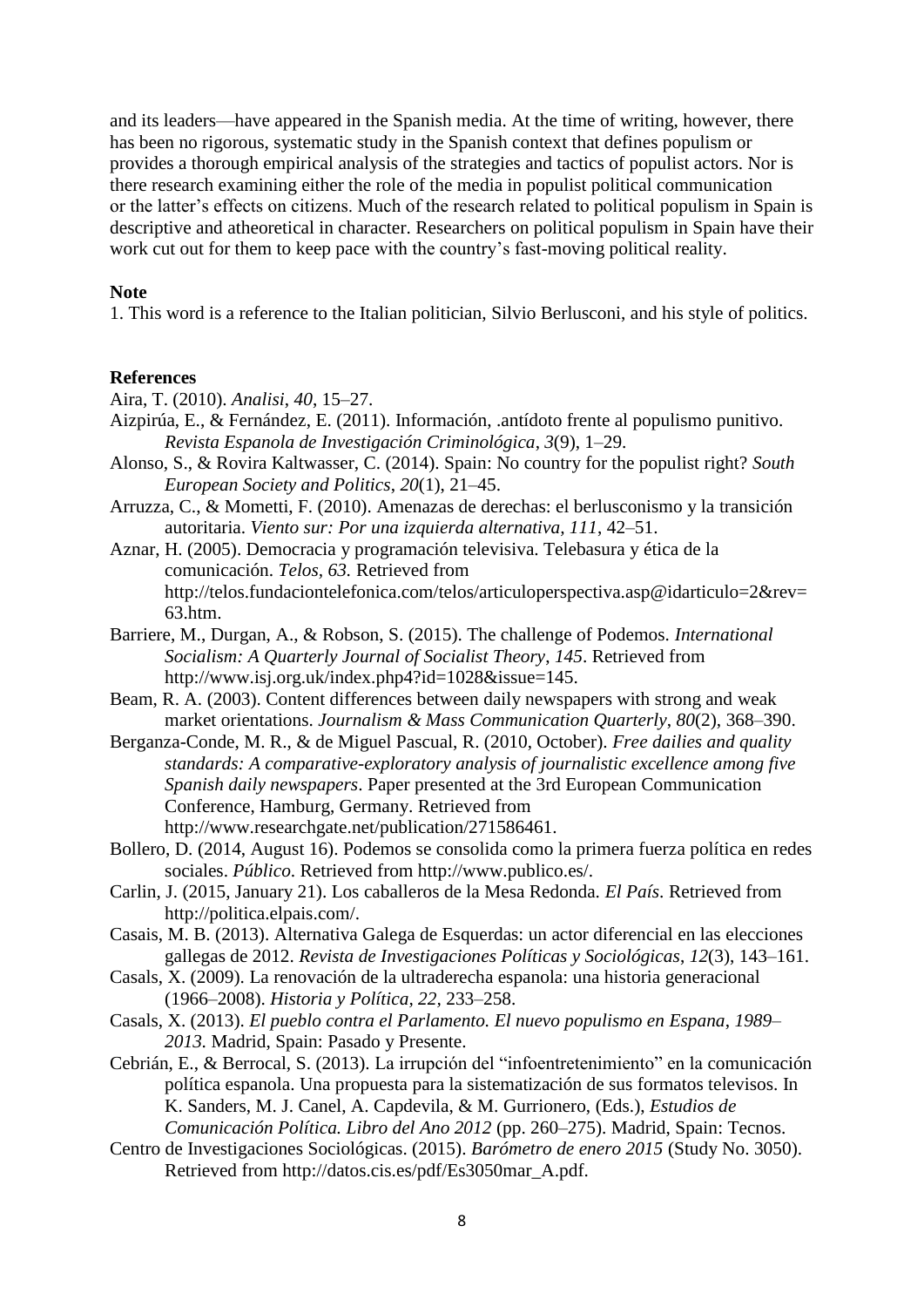Cué, C. (2015). Podemos desbanca al PSOE como segunda fuerza política. *El País*. 4 February. Retrieved from http://politica.elpais.com/.

- Durgan, A., & Sans, J. (2011). "No one represents us": The 15 May Movement in the Spanish state. *International Socialism*, *132*(Autumn). Retrieved from http://www.isj.org.uk/.
- Errejón, I. (2011). Política, conflicto y populismo (I). La construcción discursiva de identidades populares. *Viento sur: Por una izquierda alternativa*, *114*, 75–84.
- Errejón, I. (2014). Spain's Podemos: An inside view of a radical left sensation. *Revolting Europe* [Blog]. 15 July. Retrieved from http://revolting-europe.com/.
- Hernández-Carr, A. (2011). .La hora del populismo? Elementos para comprender el "éxito" electoral de Plataforma per Catalunya. *Revista de Estudios Políticos*, *153*, 47–74.
- Hernández-Carr, A. (2013). El salto a la nueva extrema derecha: una aproximación a los votantes de Plataforma per Catalunya. *Politica y Sociedad, 50*(2), 601–627.
- Iglesias, P. (2014). *Disputar la democracia*. Barcelona, Spain: Akal.
- Institut Balear de Estudios Sociales. (2014). *Postelectoral Europeas 2014.*1 June. Retrieved from http://www.ibesinvestigacion.com/postelectoral-europeas-2014/.
- Jagers, J., & Walgrave, S. (2007). Populism as political communication style: An empirical study of political parties' discourse in Belgium. *European Journal of Political Research*, *46*(3), 319–345.
- Kassam, A. (2015). Ciudadanos, the "Podemos of the right", emerges as political force in Spain. *The Guardian*. 15 March. Retrieved from http://www.theguardian.com/.
- Labio, A. (2008) Periodismo de entretenimiento: la trivialización de la prensa de referencia. *Estudios sobre el Mensaje Periodístico*. *14*, 435–447.
- Laguna, A. (2013). La profesionalización comunicativa: partidos políticos o empresas de comunicación. *Ámbitos. Revista internacional de comunicación, 22*(1), *11–20.*
- Mansilla, H. C. F. (2011). Aproximaciones teóricas a la comprensión del populismo contemporáneo en América Latina. *Revista de Estudios Políticos*, *152*, 11–47.
- Miralles, X. A. (2011). "El pueblo y sus opresores": populismo y nacionalismo en la cultura política del radicalismo democrático, 1844–1848. *Historia y Política*, *25*, 65–91.
- Mudde, C. (2007). *Populist radical right parties in Europe*. Cambridge, UK: Cambridge University Press.
- Palao, J. A. (2015). *La enunciación compleja: hermenéutica, semió tica y polí tica en el siglo XXI. El caso de Podemos. Castelló de la Plana*. Retrieved from http://www.comunicambio2015.uji.es/language/es/.
- Pena, P., & Ortiz, M. A. (2011). El eslogan político espanol en la campana de elecciones generales de 2008. *Estudios sobre el Mensaje Periodístico*, *17*(2), 549–568.
- Peres, L. (2010). *Prensa, política criminal y opinión pública: el populismo punitive en Espana*. Spain: Universitat Autonoma de Barcelona. Podemos campaign video 2014. (2014, May 18) [Video file]. Retrieved from https://www.youtube.com/watch?v=NuUvtVhe0gE.
- Rico, G. (2014). El populisme: d'estigma a categoria analítica. *Ambits de Política i Societat: Revista del Collegi de Politolegs i Sociolegs de Catalunya*. 9 December. Retrieved from http://ambitscolpis.com/.
- Rivas, J. A., & Araque, J. (2004). Aventuras y desventuras del populismo latinoamericano. *Revista de Estudios Políticos*, *124*, 229–244.
- Rodríguez, G. (2014). Cómo han (mal)utilizado Twitter los candidatos. *El Huffington Post*. 25 May. Retrieved from http://www.huffingtonpost.es/.
- Rodríguez-Aguilera de Prat, C. (2015). Semejanzas y diferencias entre el Movimento 5 Stelle. y Podemos. *Societa Mutamento Politica. 6*(11), 51–74.